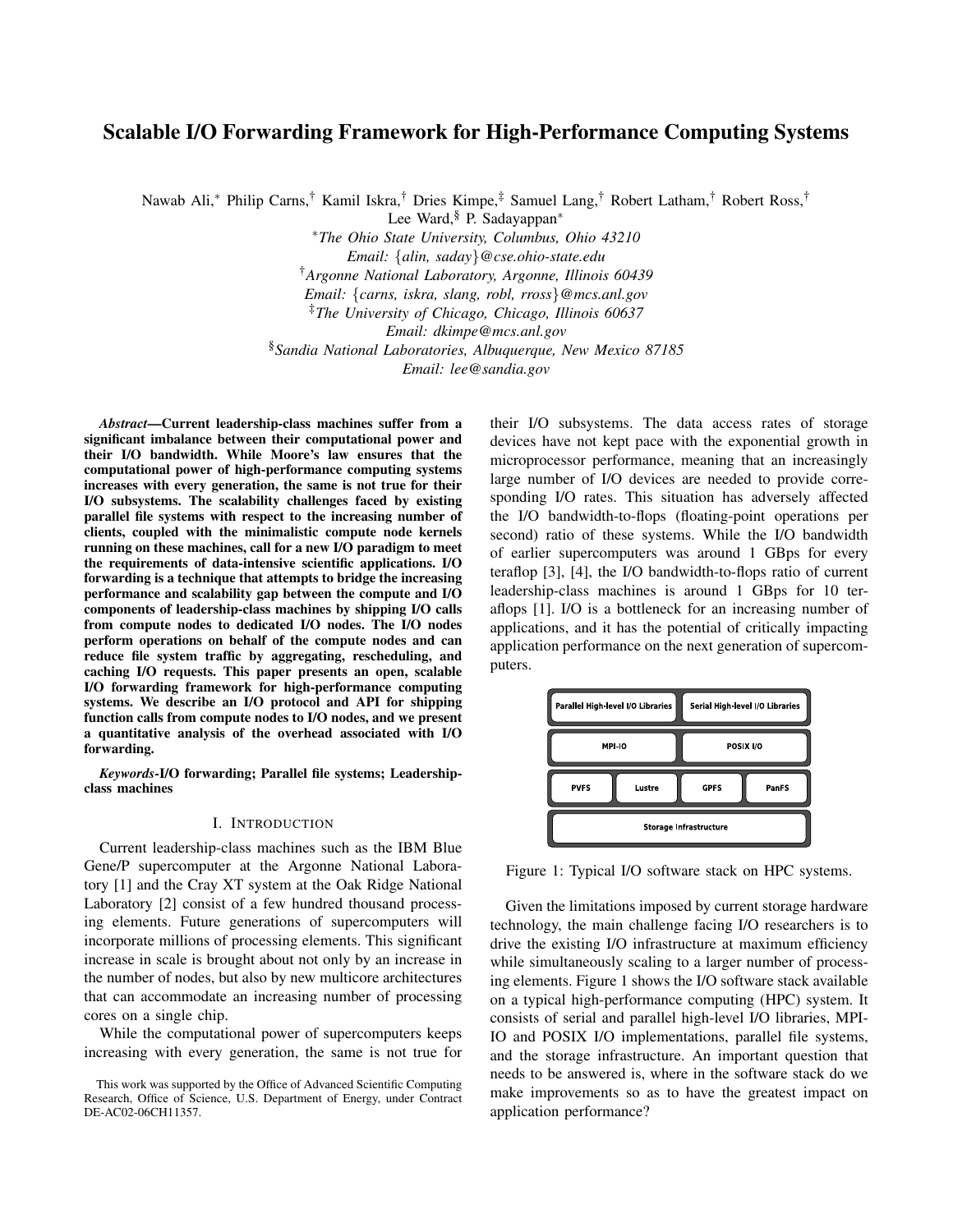Parallel file systems are an obvious potential target for improvements. The file systems available on current leadershipclass machines, such as PVFS [5], GPFS [6], Lustre [7], and PanFS [8] were designed with smaller systems in mind. They face significant challenges scaling to the hundreds of thousands of clients that are available on current highperformance computing systems [9], [10], [11]. Moreover, since not all HPC systems use the same parallel file system, attempting to address this challenge at the file system layer might prove ineffective.

Another option is to make the scalability improvements at the MPI-IO layer. ROMIO [12], from Argonne National Laboratory, is the de facto standard MPI-IO implementation. Since it is distributed as part of both OpenMPI and MPICH2 libraries, it is available on most HPC systems. However, not all applications use the MPI-IO interface for I/O, so any improvements made at the MPI-IO layer may not be visible to the entire spectrum of scientific applications. Similarly, parallel high-level libraries such as Parallel NetCDF [13] are not used widely enough to have adequate impact. POSIX implementations and serial high-level libraries are an artifact from an earlier generation and are available on current HPC systems only to support legacy applications.



Figure 2: I/O software stack with I/O forwarding.

Some HPC systems run a minimalistic operating system kernel on the compute nodes to limit the operating system "noise". The IBM Blue Gene series of supercomputers goes even further, restricting I/O operations from the compute nodes. To enable applications to perform I/O, the compute node kernel ships all I/O operations to a dedicated I/O node, which performs I/O on behalf of the compute nodes. This concept, known as *I/O forwarding*, is explained in detail in Section II. As shown in Figure 2, I/O forwarding introduces a new layer in the I/O software stack. By interposing software above the file system layer but below the rest of the I/O software stack, the I/O forwarding framework provides a compelling point for I/O optimizations. It is transparent to applications and high-level I/O libraries, and any optimization performed at the I/O forwarding layer is visible across all parallel file systems.

In view of the importance of I/O forwarding in HPC systems, it is desirable to have a high-quality implementation capable of supporting multiple architectures, file systems, and high-speed interconnects. While a few I/O forwarding solutions are available for the IBM Blue Gene platform, they are tightly coupled to that architecture [14], [4].

In this paper we present a scalable I/O forwarding framework (IOFSL) for high-performance computing systems. We describe a new protocol and API (ZOIDFS) for forwarding I/O function calls from the compute nodes to the I/O node, and we quantify the overheads associated with introducing the I/O forwarding layer in the I/O stack.

The rest of the paper is organized as follows. Section II describes I/O forwarding. Section III presents our scalable I/O forwarding framework. We describe the components of the IOFSL software stack in Section IV. Section V discusses the experimental results. We summarize the prior research in I/O forwarding in Section VI and present our conclusions and future work in Section VII.

### II. I/O FORWARDING

General-purpose operating systems such as Linux are designed for a multiuser and multiprogramming environment. They employ mechanisms such as multitasking, process preemption, and context switching to ensure a low response time for applications. While these mechanisms fulfill the requirements of desktop and server environments, they also introduce significant levels of noise in the system in the form of context switches, cache poisoning, translation lookaside buffer misses, and interrupts. Operating system noise can adversely impact the performance of HPC applications, particularly with respect to synchronicity [15], [16].

An important component of a scalable system is system software with low noise. A number of efforts have addressed the issue of system noise by deploying lightweight kernels [17], [18] and through tuning of the Linux kernel [19]. File system software can be a significant contributor to system noise. File systems that cache locks or dirty data can initiate asynchronous communication that can significantly skew application synchronicity. Removing these file system components from the compute nodes eliminates one source of noise.

In order to mitigate the levels of noise in OS kernels, massively parallel machines such as the IBM Blue Gene/P run customized, stripped-down versions of the OS kernels on the compute nodes. The Blue Gene/P compute node kernel (CNK) is a lightweight kernel that minimizes OS interference by disabling support for multiprocessing and POSIX I/O system calls [20].

There are several ways to provide I/O support on the Blue Gene/P. Applications can use a user-level file system based on FUSE [21] or the SYSIO library [22] to perform file I/O. The SYSIO library provides POSIX-like file I/O support for remote file systems in userspace. Another approach used by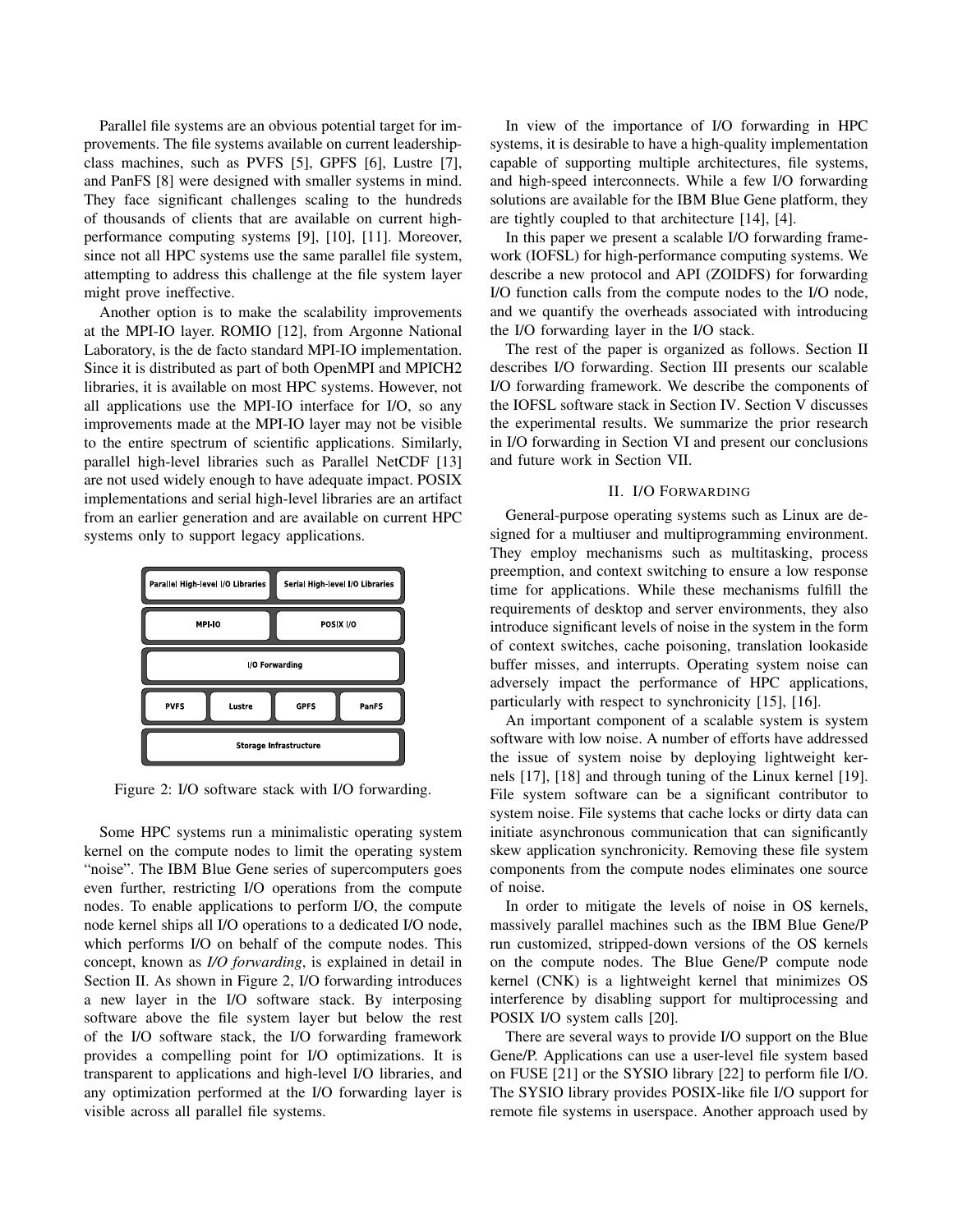the Blue Gene architecture is to forward all I/O requests from the compute nodes to dedicated I/O nodes. The I/O nodes run a fully functional OS kernel and perform I/O on behalf of the compute nodes. This technique, known as I/O forwarding, enables applications running on the compute nodes to perform I/O without introducing I/O-specific noise in the CNK.

Figure 3 shows the I/O forwarding infrastructure on the IBM Blue Gene/P. Compute nodes are partitioned into subsets that map to an I/O node. The ratio of I/O nodes to compute nodes varies from 1:8 to 1:64. The compute nodes are connected to the I/O nodes via a collective tree network. The I/O nodes are connected to the file system via a 10 GigE network. The CNK forwards all I/O and socket requests to the I/O node. A dedicated control and I/O daemon running on the I/O node performs I/O on behalf of the compute nodes by invoking the corresponding file system calls.



Figure 3: I/O forwarding architecture for IBM BG/P.

Most current file systems track all active clients. While this was not a significant issue with hundreds or even thousands of clients, today's largest systems consist of hundreds of thousands of processing elements, and the overhead of this tracking places enormous burdens on file systems. However, by partitioning the compute nodes into *M* subsets, each containing *N* compute nodes, and by forwarding the I/O requests from each subset to a dedicated I/O node, we can reduce by a factor of *N* the apparent number of clients accessing the file system. I/O forwarding can potentially reduce the file system traffic by aggregating, rescheduling, and caching the I/O requests at the I/O nodes. These optimizations are relevant even for architectures that provide connectivity between compute nodes and file system servers, such as the Cray XT and Linux clusters.

I/O forwarding also allows the compute nodes to bridge the multiple physical networks available on the Blue Gene/P. Since the compute nodes are not directly connected to the file servers, they ship their I/O requests over the collective tree network to the I/O nodes, thus circumventing the lack of direct connectivity to the file system.

Unfortunately, there are some significant drawbacks associated with the Blue Gene/P I/O forwarding implementation. The CNK supports only a subset of the POSIX I/O and BSD socket API. Applications using MPI-IO need to translate the MPI-IO calls to POSIX I/O, which eliminates the possible use of file system specific optimizations performed at the MPI-IO layer. Also, the BG/P I/O forwarding infrastructure is tightly coupled to IBM technologies.

#### III. SCALABLE I/O FORWARDING FRAMEWORK

In view of the importance of I/O forwarding in the I/O stack of leadership-class machines and the lack of a portable, open-source implementation, we propose a scalable, unified I/O forwarding framework for high-performance computing systems. In particular, this layer will perform the following functions:

- Provide function shipping at the file system interface level that enables asynchronous coalescing and I/O without jeopardizing determinism for computation
- Offload file system functions from simple or full OS client processes to multiple targets, including another core or hardware on the same system, an I/O node on a conventional cluster, or a service node on a leadershipclass system
- Reduce the number of file system operations or clients that are visible to the file system
- Support multiple parallel file systems
- Support multiple high-speed interconnects and networking solutions
- Integrate with MPI-IO and any hardware features designed to support efficient parallel I/O

Our I/O forwarding framework leverages previous work from the ZOID project at Argonne National Laboratory [4]. In particular, we use the ZOIDFS I/O protocol and API as a starting point for our research. Figure 4 shows the IOFSL software stack. It consists of two main components: a ZOIDFS client library running on the compute nodes and an I/O forwarding daemon (IOD) running on I/O nodes. The ZOIDFS client library forwards I/O requests from the compute node kernel to the IOD. The IOD performs file I/O on behalf of the compute nodes by executing the corresponding file system calls.

One of the design requirements of the I/O forwarding framework was portability. We did not want to make any assumptions about operating system kernels, high-speed interconnects, file systems, or machine architectures that the framework would operate on. In view of the above design requirement, we have introduced abstractions at the client, network, and file system layers.

We encode the function parameters using XDR [23] to account for possible heterogeneity between the compute node and I/O node architectures. Similarly, through the abstraction provided by the SYSIO library, we can potentially support multiple file systems on the I/O nodes, including PVFS, Lustre, UFS, and PanFS. We use BMI [24] to provide our network abstraction, allowing us to operate over several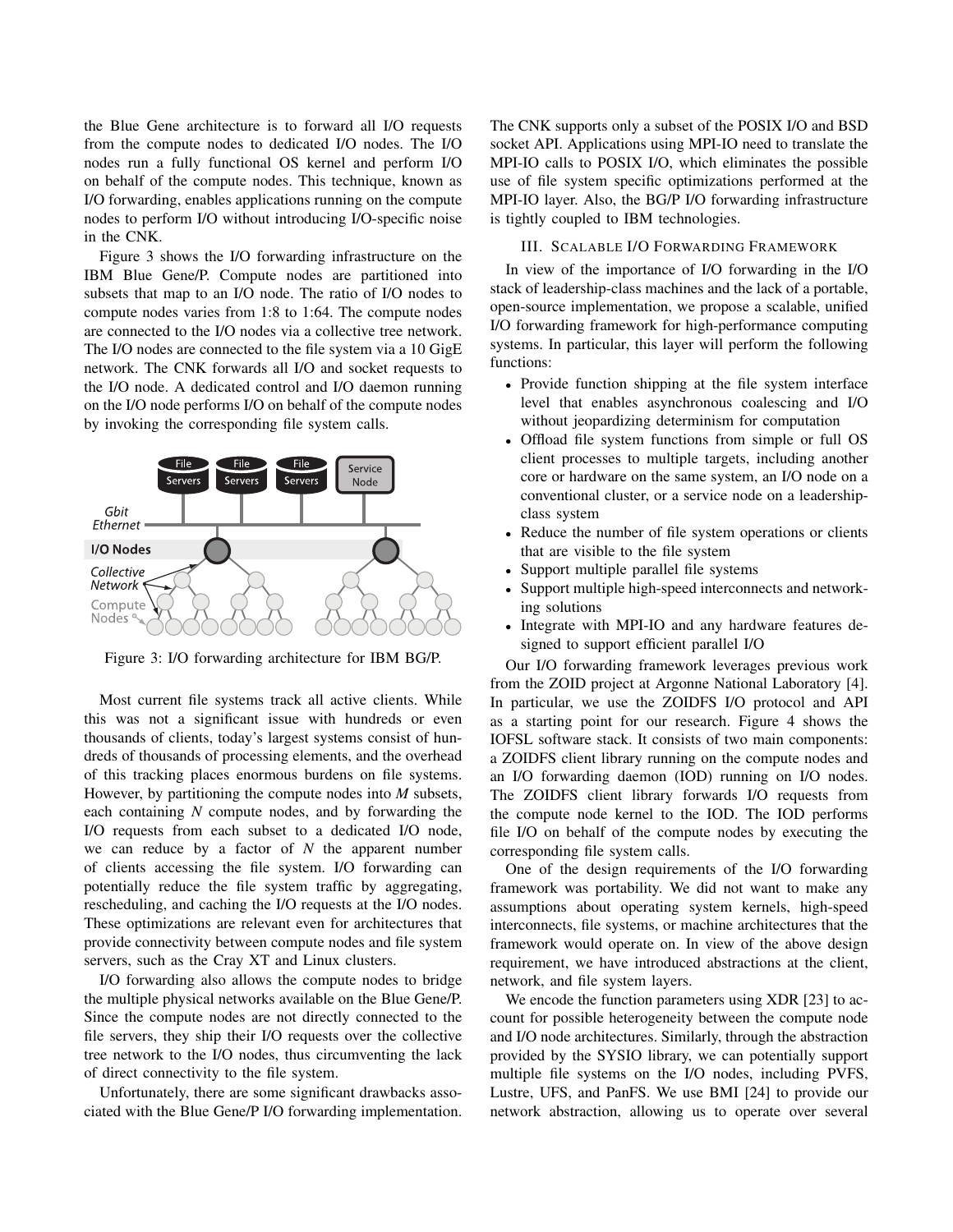high-speed interconnects such as InfiniBand, Myrinet, and Gigabit Ethernet. Section IV discusses these components in greater detail.



Figure 4: I/O forwarding software stack.

#### IV. I/O FORWARDING SOFTWARE STACK

This section describes the individual components of the IOFSL software stack. We explain our design choices and discuss the tradeoffs.

#### *A. ZOIDFS I/O Protocol*

The POSIX file I/O protocol inhibits the performance of file systems in the HPC domain [25], [11]. To avoid the associated performance overhead, stateless file systems such as PVFS relax certain POSIX consistency semantics [26]. Also, the POSIX API is not expressive enough to concisely describe I/O patterns, such as noncontiguous file access, that are often present in high-performance computing applications. POSIX requires extensions to enable efficient noncontiguous I/O.

To overcome the limitations of POSIX file I/O, we have defined a new I/O protocol, called ZOIDFS, that is suitable for the I/O forwarding framework. ZOIDFS is a stateless protocol. Instead of file descriptors, it uses opaque file handles to describe the objects on which I/O operations will be performed. Since the protocol does not maintain any state at the client or the server end, these handles can be freely exchanged among the compute nodes.

The ZOIDFS API is more expressive than POSIX and requires fewer I/O calls for file operations. For instance, ZOIDFS has no file open or close calls. Instead, applications perform a file lookup to obtain the file handle, and all subsequent operations use the file handle to perform I/O. The ZOIDFS I/O calls can operate on multiple memory buffers and regions of the file using a single call. This approach allows applications with noncontiguous I/O patterns to effectively perform I/O without the overhead of invoking multiple read and write calls.

```
int zoidfs_lookup(const zoidfs_handle_t *parent_handle,
                  const char *component_name,
                  const char *full_path,
                  zoidfs_handle_t *handle);
int zoidfs_write(const zoidfs_handle_t *handle,
                 size_t mem_count,
                 const void *mem_starts[],
                 const size_t mem_sizes[],
                 size_t file_count,
                 const uint64_t file_starts[],
                 uint64_t file_sizes[]);
```
While the ZOIDFS API is feature complete and stable, we have identified the need to pass *hints* along with the API function calls, to provide contextual information helpful for optimizations or debugging. Potential parameters that can be passed as hints include *node id*, *process id*, *operation id*, and *user credentials*. For instance, the *operation id* can identify individual suboperations coming from multiple compute processes that form a larger collective operation. This information can be helpful to a separate caching layer running on the I/O forwarding nodes. We are currently exploring extensions to the ZOIDFS API to include the *hints* parameter.

The stateless nature of the ZOIDFS protocol introduces important security challenges. The typical approach to security in a system like this would be to track clients from open to close and associate credentials with the tracked connection. Tracking potentially hundreds of thousands of clients is exactly the sort of problem we are hoping to avoid with our solution. Instead of tracking individual client processes, we note that processes are merely part of a larger application executing as some user. We plan to pass credentials with client requests and to incorporate capabilities into file handles in a way that preserves well-understood security models but allows for significant reduction in operations and security-related traffic.

# *B. ZOIDFS Client Interface*

The ZOIDFS API is intended to be used within ROMIO [12] for MPI-IO [27] and under FUSE [21], SYSIO [22], or glibc wrappers for POSIX. The ROMIO driver for ZOIDFS enables parallel applications to perform I/O call forwarding via MPI-IO. It converts MPI file views and datatypes into offset-list pairs that can be serviced with a single, noncontiguous ZOIDFS operation. We can utilize other ROMIO optimizations as well, such as two-phase collective I/O and data sieving (for reads only, as writes would require locking).

The ROMIO support on the Blue Gene/P system further illustrates the limitations of POSIX in high-performance computing environments. Whereas ZOIDFS can describe noncontiguous I/O in a single function call, POSIX-based ROMIO drivers have to take less efficient approaches, such as data sieving [28]. Moreover, the ZOIDFS driver can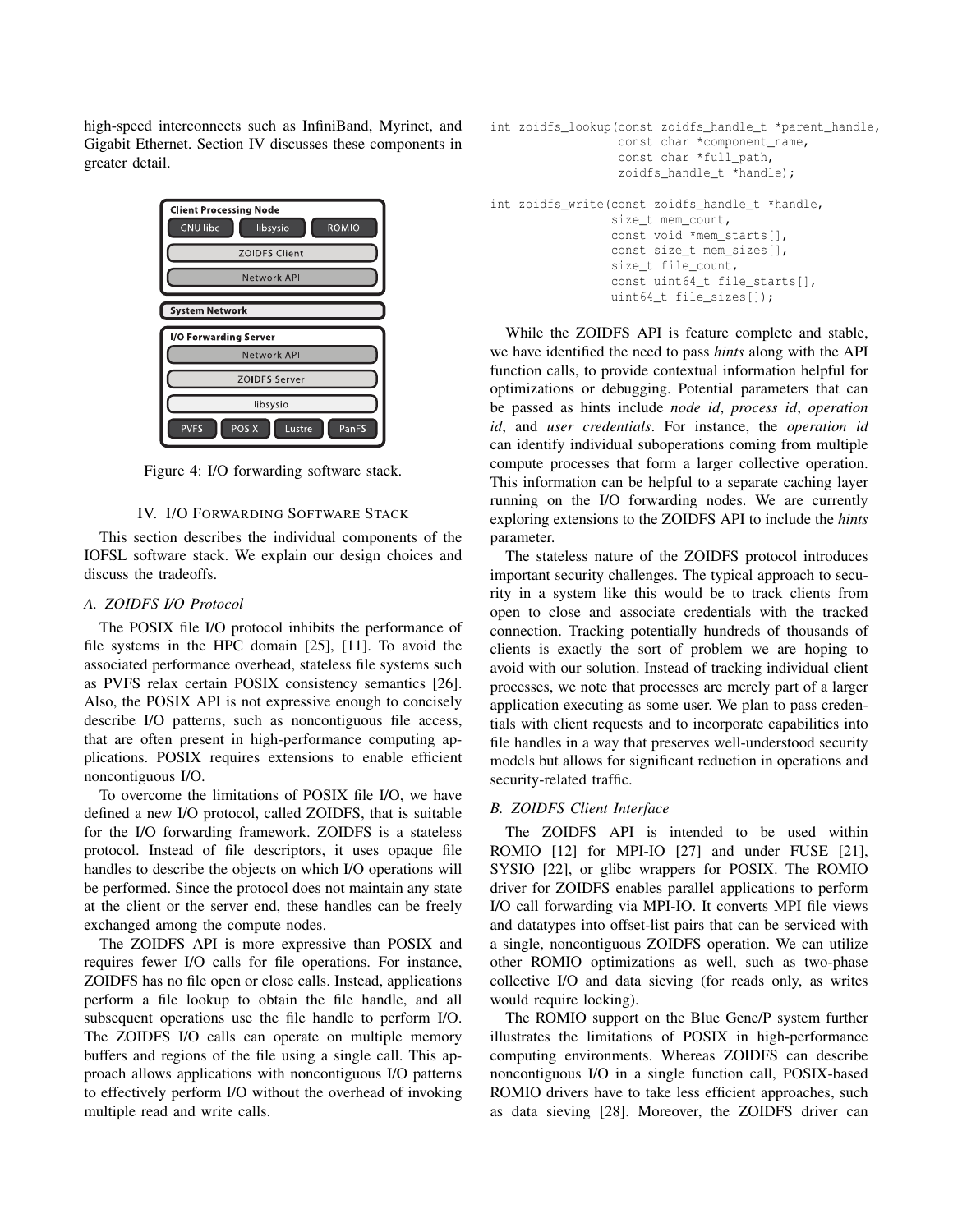implement scalable file metadata operations such as create, open, resize, and sync. One client process executes the metadata operation and then broadcasts the results to the other clients [29]. On the Blue Gene/P, all processes in the communicator invoke the metadata system calls, thus resulting in increased file system traffic.

# *C. Buffered Message Interface*

Buffered Message Interface (BMI) is a network abstraction layer designed for high-performance parallel I/O [24]. BMI enables parallel file systems to operate on multiple interconnection networks such as TCP/IP, InfiniBand, and Myrinet. While message-passing architectures such as Portals [30] and MPI [31] also provide network abstractions, BMI has inherent support for parallel I/O communication patterns. For instance, the BMI *list* operations allow applications to send or receive a set of noncontiguous buffers in a single function call.

BMI exports two sets of APIs: a user-level API and an internal device API. The user-level API is used by higherlevel services such as file systems, whereas the device API is used for specific network implementations. The duallayered architecture enables BMI to abstract the details of the network from applications while exploiting the highperformance capabilities of modern interconnects. The BMI API is also asynchronous, thread-safe, and stateless. File systems can post and test for multiple I/O operations across several different networks simultaneously. This forms a basis for a portable, scalable, and concurrent communication paradigm.

BMI provides exactly the functionality that we need for the I/O forwarding framework. BMI was developed as part of the PVFS project, and until now the implementation was distributed only with PVFS. We have removed the dependencies on PVFS so that BMI can exist as a standalone package.

#### *D. ZOIDFS File System Interface*

The ZOIDFS server is a daemon that runs on I/O nodes. It receives encoded I/O requests from compute nodes, decodes the requests, and performs I/O on behalf of the compute nodes. The current implementation uses a pool of threads to concurrently service requests from multiple clients.

Once the ZOIDFS server has received and decoded the I/O requests from the compute nodes, it invokes the corresponding file system driver via an I/O dispatcher. The dispatcher identifies file systems based on the ZOIDFS handle and calls the corresponding driver code. We have developed ZOIDFS drivers for PVFS and POSIX-compliant file systems.

It is fairly straightforward to map a stateless, handle-based file system API such as PVFS to the ZOIDFS protocol. The 8-byte PVFS handle can be incorporated in the 32-byte ZOIDFS handle, resulting in a one-to-one mapping between the ZOIDFS and PVFS API. However, mapping the stateless ZOIDFS I/O protocol with stateful POSIX-compliant file systems introduces significant challenges.

#### *E. ZOIDFS on POSIX*

Since POSIX is the only accessible client API for most file systems, we must find an efficient mapping between the ZOIDFS and POSIX APIs. Two issues complicate implementing the ZOIDFS API on top of a POSIX file system. First, since the ZOIDFS API does not require a client to indicate when it has finished using a file handle (i.e., a *close* operation), some form of garbage collection has to be implemented to free the resources associated with every open POSIX handle. Also, most operating systems limit the number of files an application can have open simultaneously.

The second issue arises when a client reuses a file handle. Since the mapping between a file and its associated ZOIDFS handle is immutable, an application can reuse a handle without first performing a lookup. When this situation occurs, the ZOIDFS POSIX driver needs to obtain a POSIX file handle for a given ZOIDFS handle. The problem is that, while most file systems internally employ an identifier similar to file handles to uniquely identify a file (for example, inodes), POSIX does not require them to expose this identifier to the user. Hence, using the POSIX interface, one can obtain a file handle only by specifying the full filename. In other words, the ZOIDFS POSIX driver needs to perform a "reverse lookup" (mapping a ZOIDFS handle back onto a filename) to reopen the file.

A persistent mapping between ZOIDFS handles and filenames can be maintained in two ways. In the first method, reverse lookups are implemented by using a database that stores  $\langle$  handle, filename $\rangle$  tuples. For each lookup, this database is consulted. If the filename is already present, its handle is returned. Otherwise, a unique ZOIDFS handle is generated, and the filename and handle are added to the database.

Unfortunately, this approach introduces a number of problems. For one, the size of the database is bounded by the number of files on the file system. Each file accessed through the ZOIDFS API will require an entry in the database, and – since handles are persistent – entries can be removed only when the file itself is removed. Hence, the database cannot be kept in memory.

In addition, to ensure the scalability of opening files in a parallel application, the ZOIDFS API explicitly allows for performing a single lookup on one process and broadcasting the resulting handle to other processes. Hence, the filename database needs to be shared by all processes using the ZOIDFS API. Although the fact that handles are immutable enables aggressive per process caching, using a shared database does not offer a scalable solution.

The other option is to move the responsibility of providing the full filename to the application. This approach eliminates the disadvantages of maintaining a handle database. We have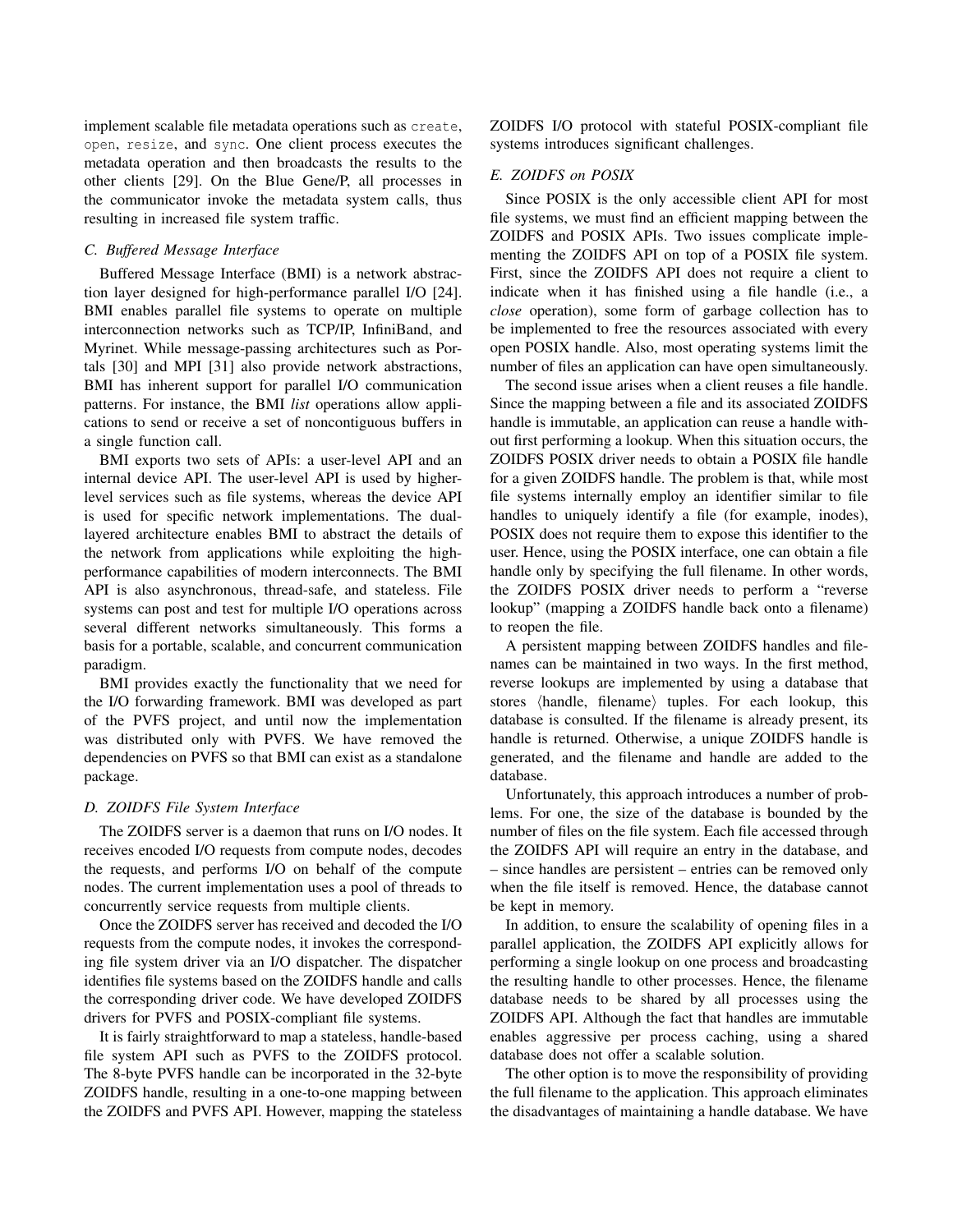

Figure 5: Metadata operations latency. Left: create, mkdir, remove; right: setattr, getattr, lookup.

added a new error code, *ESTALE*, to the ZOIDFS API. If the ZOIDFS layer needs to obtain the filename associated with a ZOIDFS handle and is unable to do so (for example, because the underlying file system does not support it), it will return *ESTALE*. This indicates to the user application that it needs to perform a lookup operation on the file, thus re-establishing the  $\langle$ handle, filename $\rangle$  mapping.

Our current implementation of the ZOIDFS POSIX driver uses a least-recently-used policy to limit the number of concurrent POSIX file handles. In addition, the driver can be configured to use a local, global, or memory-only database to keep track of ZOIDFS handles.

#### V. EXPERIMENTS

In this section we evaluate the performance of the I/O forwarding framework. We present results from metadata microbenchmarks, I/O benchmarks, and an application. We have used PVFS as the underlying file system in our experiments.

We note the functional differences between IOFSL, which is an I/O forwarding framework, and PVFS, which is a parallel file system. An I/O forwarding framework initiates parallel file system operations. IOFSL encodes the function parameters at the compute nodes, sends the encoded parameters to the I/O node, decodes the function parameters at the I/O node, and then hands off the I/O operations to the file system. As such, in small-scale testing environments, IOFSL will always perform slower than direct access to the parallel file system. The potential benefits of I/O forwarding are realized primarily in large-scale, massively parallel computing environments where significant aggregation is possible. However, comparing the I/O forwarding framework to a parallel file system enables us to quantify the overhead associated with forwarding I/O system calls from the compute nodes to the I/O node.

The experiments were conducted on a Linux cluster. Each cluster node consists of dual AMD Opteron 250 processors, 2 GB of RAM, an onboard Tigon 3 Gigabit Ethernet NIC, and an 80 GB SATA disk. The nodes are connected via an SMC 8648T 48-port switch. The testbed consisted of a single PVFS server running a development version of pvfs-2.8.1, an I/O forwarding server, and compute node clients, all running on separate nodes. We bypassed the libsysio layer to access the PVFS file system directly, by using a PVFS driver for the ZOIDFS API.

#### *A. Latency Microbenchmarks*

The first set of experiments measured the latency of some common metadata operations. Figure 5 shows the time taken by a single client to create and remove files, create directories, perform file lookups, and set and retrieve file attributes.

The IOFSL metadata latency is 0.2 ms to 0.3 ms more than that of PVFS for all metadata operations. This represents the fixed cost associated with encoding the function parameters at the compute node, network communication overhead, and decoding the parameters at the I/O node. It takes only about 0.30 µs to encode and decode a typical ZOIDFS data structure (zoidfs\_attr\_t). Thus, most of the overhead associated with I/O forwarding is a result of the communication costs between the compute and the I/O nodes. While this fixed cost is barely noticeable when we create and remove files and directories, it has a higher relative impact on operations with low latencies, such as file lookups and setting and retrieving of file attributes. However, this additional cost can be offset by aggregating metadata operations at the I/O node.

#### *B. ROMIO Perf*

The ROMIO perf benchmark is an MPI-IO application that measures the I/O bandwidth of file systems. Each process writes a data array to a fixed location in a shared file using noncollective I/O and individual file pointers. The data is then read back to calculate the aggregate I/O bandwidth. ROMIO perf reports two sets of I/O bandwidth results: with and without data being flushed to the disk.

Figure 6 shows the aggregate I/O bandwidth of IOFSL and PVFS as a function of the number of clients. The read and write curves plateau almost immediately, signifying that only a few clients are needed to saturate the network. The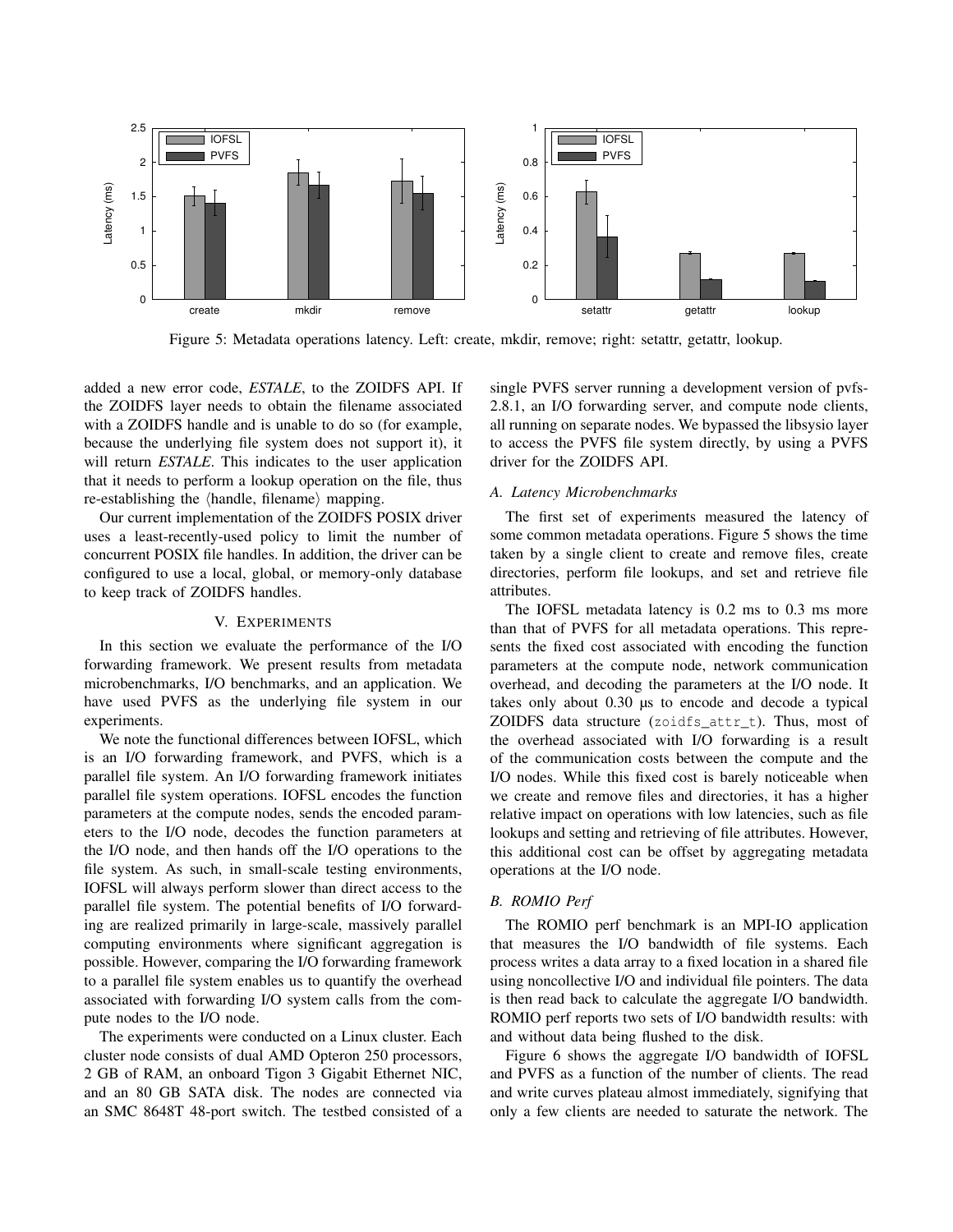

Figure 6: ROMIO perf. Left: IOFSL/PVFS; right: direct PVFS.



Figure 7: ROMIO perf. Left: IOFSL/PVFS; right: direct PVFS. The file system is mounted on a ramdisk.

IOFSL I/O bandwidth is lower than that of PVFS because of the costs associated with encoding and decoding the function parameters, communication overhead, and lack of I/O pipelining between the compute nodes and I/O nodes. The average IOFSL read bandwidth is about 40% less than that of PVFS, while the average write bandwidth is about 16% less than that of PVFS. The write bandwidth with flushing enabled reflects the limit of the single SATA disk used in this experiment.

To study the benchmark without the limitations imposed by the disk throughput, we ran the experiment again after mounting the PVFS file system on a ramdisk. Figure 7 shows the new aggregate I/O bandwidth results. In the case of direct PVFS, the read bandwidth is again bound by the network. For both IOFSL and direct PVFS, the write bandwidth is comparable to the case where the file system is mounted on the disk, signifying that the ROMIO perf data is small enough to be cached in memory. Also, flushing the data after the write operation does not adversely affect the write bandwidth, as this operation is no longer limited by the disk throughput.

## *C. NAS BTIO*

The BT benchmark is part of the NAS Parallel Benchmarks suite of applications. It solves systems of blocktridiagonal equations in parallel. BTIO [32] extends the BT benchmark by adding support for periodic solution checkpointing using noncontiguous MPI-IO calls. We used the Class C *full* version of BTIO, which uses collective I/O to generate large, regular I/O requests. BTIO requires that the number of clients be squares of integers. The Class C version of the benchmark is data-intensive, reading and writing almost 7 GB of data.

Figure 8 (left) measures the BTIO Class C I/O bandwidth as a function of the number of clients. The BTIO write bandwidth plateaus at about 20 MBps for both IOFSL and PVFS. This is primarily a limitation of the disk bandwidth of the single SATA disk used in all the experiments. The read bandwidth plateaus at about 35 MBps for PVFS and at about 30 MBps for IOFSL because of the limited available disk bandwidth. The difference between the PVFS and IOFSL read throughput can be attributed to the additional storeand-forward latency associated with moving the data from the compute nodes to the I/O node in the case of IOFSL.

The I/O bandwidth reported by ROMIO perf (Figure 6) is more than that of NAS BTIO for both IOFSL and direct PVFS. This result can be explained by the amount of data read and written by these benchmarks. Each perf client reads and writes 8 MB of data, which is small enough to be cached in memory. The BTIO Class C benchmark reads and writes almost 7 GB of data. Since this data is too large to be cached in memory, the BTIO I/O bandwidth is limited by the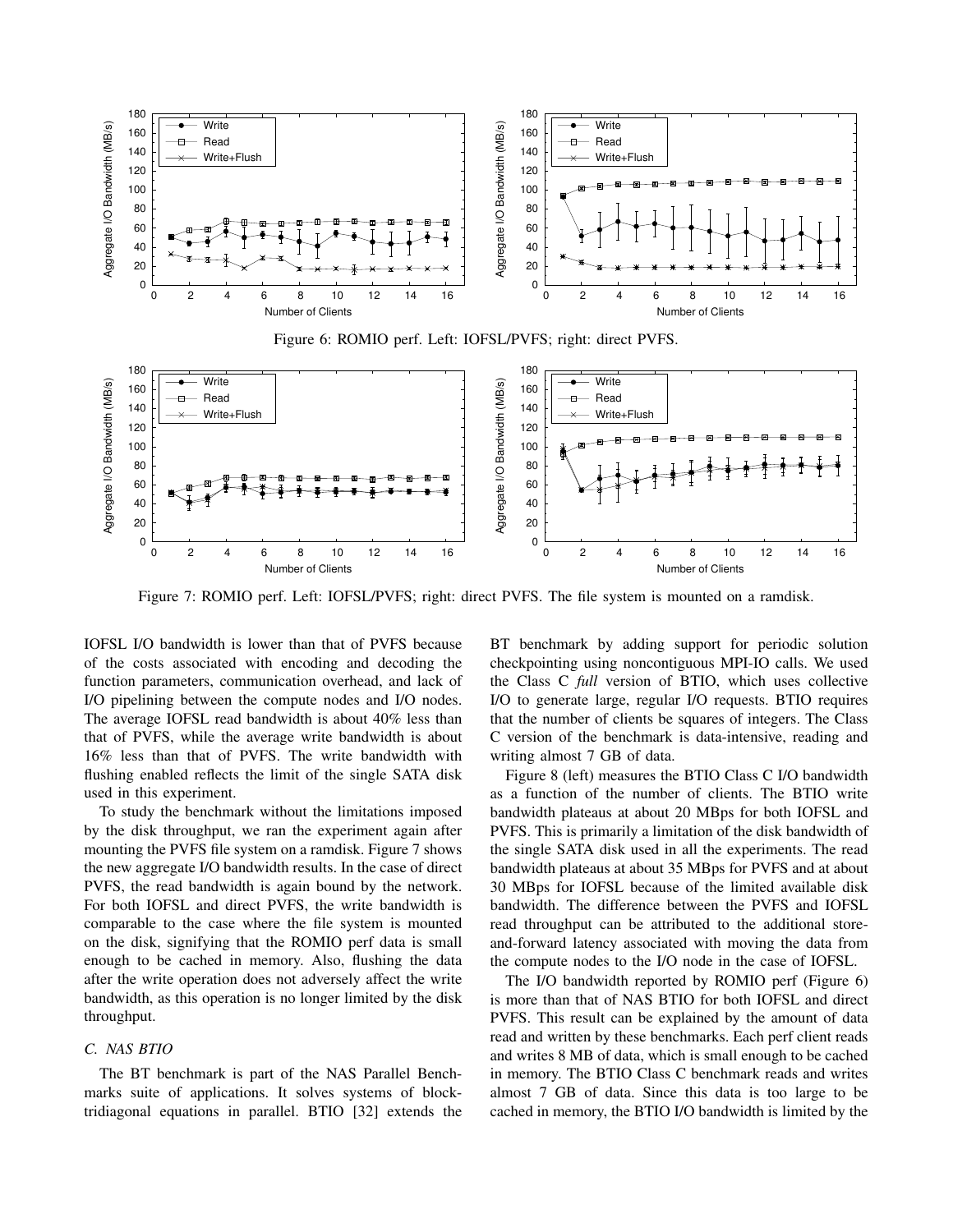

Figure 8: BTIO and SSCA-3 performance. Left: BTIO Class C I/O bandwidth; right: SSCA-3 normalized execution time.

disk bandwidth. We note that in the case of perf, the write bandwidth is the same as BTIO when the data is flushed to the disk after each write operation.

## *D. Scalable Synthetic Compact Application*

Scalable Synthetic Compact Application (SSCA) [33] is a set of high-performance computing benchmarks that model scientific applications such as bioinformatics optimal pattern matching, graph analysis, SAR sensor processing, and knowledge formation. We used the I/O-only version of the SSCA-3 code for these experiments.

We made two modifications to the SSCA-3 code. First, we replaced the POSIX file I/O system calls with MPI-IO calls. This enables us to measure the PVFS I/O performance without the overhead associated with tunneling I/O requests through the PVFS kernel module. The second modification involved removing a behavior in the SSCA-3 code wherein the application would break the I/O operations into 4-byte chunks; i.e., while the application generates large read and write requests, a subroutine breaks the requests into smaller chunks. SSCA-3 is a serial application and uses a single client.

Figure 8 (right) shows the normalized execution time of the SSCA-3 application for the three predefined test runs: *test0*, *test1*, and *test7GB*. The I/O and metadata footprint of the application progressively increases as we move from *test0* to *test7GB*. Table I lists the I/O and metadata information for the SSCA-3 benchmark.

Table I: SSCA-3 I/O and metadata footprint.

| <b>TEST</b> | <b>FILES</b> | <b>READ</b> | <b>WRITE</b> | TOTAL     |
|-------------|--------------|-------------|--------------|-----------|
| test0       | 498          | $0.35$ GB   | $0.17$ GB    | $0.52$ GB |
| test1       | 2.910        | 2.17 GB     | $1.03$ GB    | 3.20 GB   |
| test7GB     | 92.634       | 18.90 GB    | 7.19 GB      | 26.09 GB  |

The SSCA-3 execution time for IOFSL is 21%–26% more than that of PVFS. This overhead is predominantly due to the additional store-and-forward latency associated with moving file data from the compute nodes to the I/O node. However, by aggregating I/O and metadata operations at the I/O node, we can improve IOFSL performance by reducing the file system traffic. We will address this issue in future work.

#### VI. RELATED WORK

Remote Procedure Call (RPC) is a communication mechanism that enables applications to execute the called procedure on a different host machine [34]. RPCs encode the function parameters that are then passed over the network to a remote server. The server executes the function call on behalf of the client and sends the results back to the client. I/O forwarding is essentially a specialized form of RPC, where the I/O function calls are sent to the I/O node for execution.

The Computational Plant (Cplant) [35] machine at Sandia National Laboratories introduced the concept of I/O forwarding in HPC systems. The Cplant compute nodes forwarded the I/O requests to a NFSv2 proxy that performed I/O on behalf of the compute nodes. Some of the limitations of the Cplant I/O forwarding infrastructure include lack of data caching and I/O aggregation, limited support for multithreading, and the absence of locking.

The IBM Blue Gene series of supercomputers use I/O forwarding to ship I/O operations from compute nodes to dedicated I/O nodes [14]. The Blue Gene compute nodes and I/O nodes are organized into multiple *processing sets (psets)*. Each pset consists of a single I/O node and a fixed number of compute nodes. I/O operations from the compute nodes are shipped to the corresponding I/O node over a collective network. A dedicated control daemon running on the I/O node performs I/O on behalf of the compute nodes.

A related research project at Argonne National Laboratory seeks to mitigate some of the design limitations of the Blue Gene I/O forwarding framework [4]. ZOID is an open and scalable I/O forwarding architecture for the IBM Blue Gene/P system. It defines a new I/O forwarding protocol for shipping I/O operations from compute nodes to I/O nodes. However, the ZOID I/O forwarding architecture is tightly coupled to the IBM tree network. It was designed for the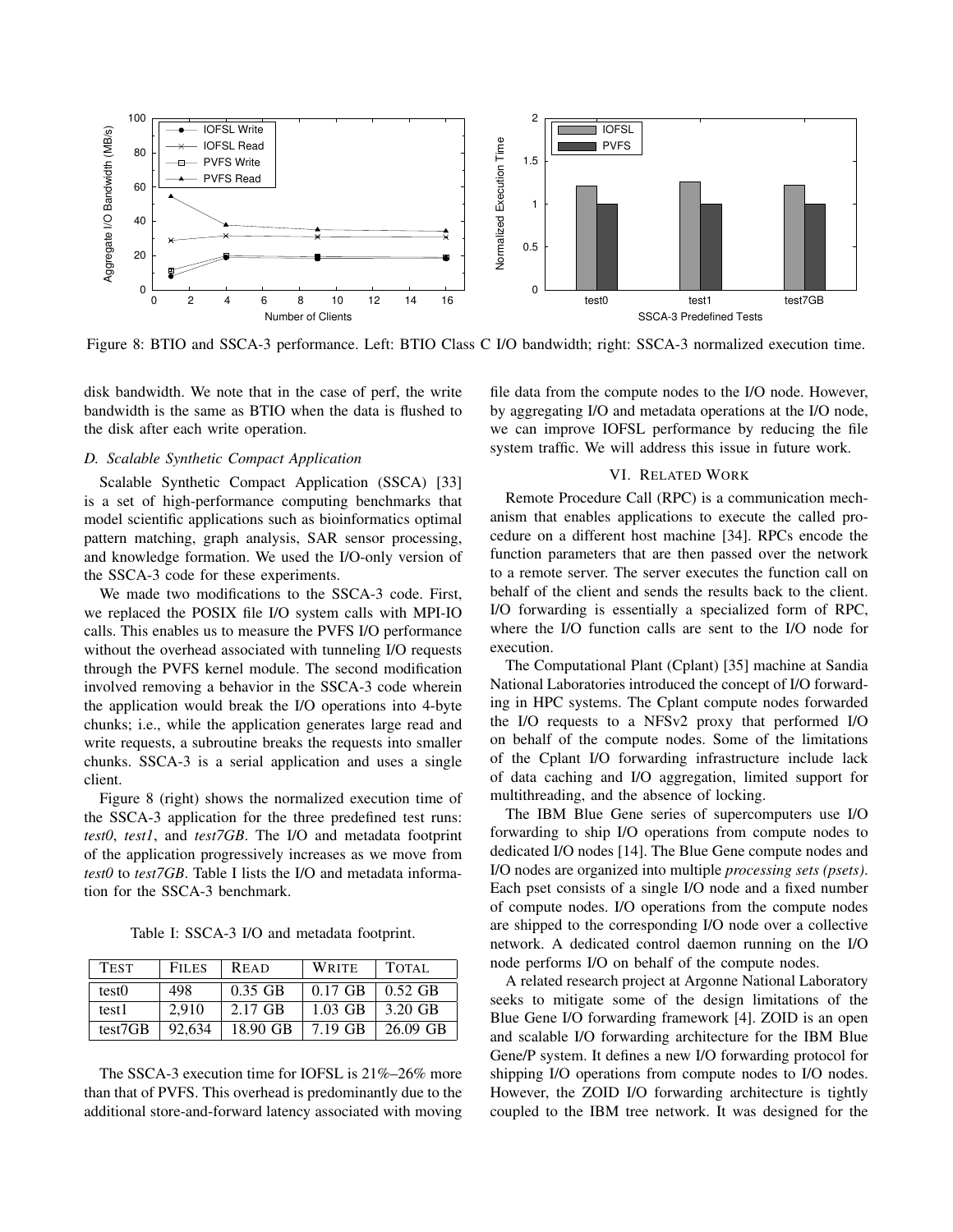Blue Gene series of supercomputers and is not portable to other HPC systems such as the Cray XT5 or Linux clusters.

### VII. CONCLUSIONS

The performance mismatch between the computing and I/O components of the current generation of HPC systems has made I/O the critical bottleneck for data-intensive scientific applications. I/O forwarding attempts to bridge this increasing performance gap by regulating the file system I/O traffic. In this paper, we present an open, scalable I/O forwarding framework for high-performance computing systems. We document the potential benefits of I/O forwarding and quantify the overhead associated with introducing another layer in the I/O stack.

The I/O forwarding layer provides a platform for optimizing the file system I/O traffic. We plan to pipeline the I/O requests between the compute nodes and I/O nodes and leverage the knowledge of larger I/O patterns to aggregate I/O requests and perform data and metadata caching. The other areas for future work include designing a capabilitybased security model for the ZOIDFS protocol and integrating the SYSIO library with the I/O forwarding stack. We are also developing a BMI driver for the IBM Blue Gene/P tree network. This will enable the IOFSL code to run on the Intrepid system at Argonne National Laboratory.

#### **REFERENCES**

- [1] "Argonne Leadership Computing Facility," http://www. alcf.anl.gov.
- [2] "Jaguar," http://www.nccs.gov/jaguar.
- [3] Lawrence Livermore National Laboratory, "ASC Purple," https://asc.llnl.gov/computing\_resources/purple.
- [4] K. Iskra, J. W. Romein, K. Yoshii, and P. Beckman, "ZOID: I/O-forwarding infrastructure for petascale architectures," in *ACM SIGPLAN Symposium on Principles and Practice of Parallel Programming*, Salt Lake City, UT, 2008, pp. 153–162.
- [5] P. H. Carns, W. B. Ligon III, R. B. Ross, and R. Thakur, "PVFS: A parallel file system for Linux clusters," in *Proceedings of the 4th Annual Linux Showcase and Conference*, 2000, pp. 317–327.
- [6] F. Schmuck and R. Haskin, "GPFS: A shared-disk file system for large computing clusters," in *USENIX Conference on File and Storage Technologies*, Monterey, CA, 2002.
- [7] "Lustre: A scalable, high-performance file system," Cluster File Systems Inc. white paper, Nov. 2002.
- [8] D. Nagle, D. Serenyi, and A. Matthews, "The Panasas ActiveScale storage cluster—delivering scalable high bandwidth storage," in *ACM/IEEE Conference on Supercomputing*, Pittsburgh, PA, Nov. 2004.
- [9] J. Laros, L. Ward, R. Klundt, S. Kelly, J. Tomkins, and B. Kellogg, "Red Storm IO Performance Analysis," in *IEEE International Conference on Cluster Computing*, Austin, TX, Sep. 2007.
- [10] W. Yu, J. S. Vetter, and H. S. Oral, "Performance characterization and optimization of parallel I/O on

the Cray XT," in *IEEE International Parallel and Distributed Processing Symposium*, Apr. 2008.

- [11] M. Fahey, J. Larkin, and J. Adams, "I/O performance on a massively parallel Cray XT3/XT4," in *International Symposium on Parallel and Distributed Processing*, Apr. 2008.
- [12] Argonne National Laboratory, "ROMIO: A highperformance, portable MPI-IO implementation," http: //www.mcs.anl.gov/romio.
- [13] J. Li, W. Liao, A. Choudhary, R. Ross, R. Thakur, W. Gropp, R. Latham, A. Siegel, B. Gallagher, and M. Zingale, "Parallel netCDF: A high-performance scientific I/O interface," in *ACM/IEEE Conference on Supercomputing*, Phoenix, AZ, Nov. 2003.
- [14] H. Yu, R. K. Sahoo, C. Howson, G. Almasi, J. G. Castanos, M. Gupta, J. E. Moreira, J. J. Parker, T. E. Engelsiepen, R. Ross, R. Thakur, R. Latham, and W. D. Gropp, "High performance file I/O for the Blue Gene/L supercomputer," in *International Symposium on High-Performance Computer Architecture*, Feb. 2006.
- [15] P. Beckman, K. Iskra, K. Yoshii, and S. Coghlan, "Operating system issues for petascale systems," *SIGOPS Oper. Syst. Rev.*, vol. 40, no. 2, pp. 29–33, 2006.
- [16] P. Beckman, K. Iskra, K. Yoshii, S. Coghlan, and A. Nataraj, "Benchmarking the effects of operating system interference on extreme-scale parallel machines," *Cluster Computing*, vol. 11, no. 1, pp. 3–16, 2008.
- [17] S. M. Kelly and R. Brightwell, "Software architecture of the light weight kernel, Catamount," in *Proceedings of the 47th Cray User Group Conference*, Albuquerque, NM, May 2005.
- [18] J. E. Moreira *et al.*, "Designing a highly-scalable operating system: The Blue Gene/L story," in *ACM/ IEEE Conference on Supercomputing*, Tampa, FL, Nov. 2006.
- [19] D. Wallace, "Compute Node Linux: New frontiers in compute node operating systems," in *Proceedings of the Cray User's Group*, 2007.
- [20] IBM, "Overview of the IBM Blue Gene/P project," *IBM Journal of Research and Development*, vol. 52, no. 1/2, pp. 199–220, 2008.
- [21] "FUSE: Filesystem in userspace," http: //fuse.sourceforge.net/.
- [22] "SYSIO," http://sourceforge.net/projects/libsysio.
- [23] M. Eisler, "XDR: External data representation standard," http://www.ietf.org/rfc/rfc4506.txt.
- [24] P. H. Carns, W. B. Ligon III, R. Ross, and P. Wyckoff, "BMI: A network abstraction layer for parallel I/O," in *IEEE International Parallel and Distributed Processing Symposium, Workshop on Communication Architecture for Clusters*, Denver, CO, Apr. 2005.
- [25] W. Liao and A. Choudhary, "Dynamically adapting file domain partitioning methods for collective I/O based on underlying parallel file system locking protocols," in *ACM/IEEE Conference on Supercomputing*, 2008.
- [26] IEEE, *1003.1-1988 INT/1992 Edition, IEEE Standard Interpretations of IEEE Standard Portable Operating System Interface for Computer Environments (IEEE Std 1003.1-1988)*. NY: IEEE, 1988.